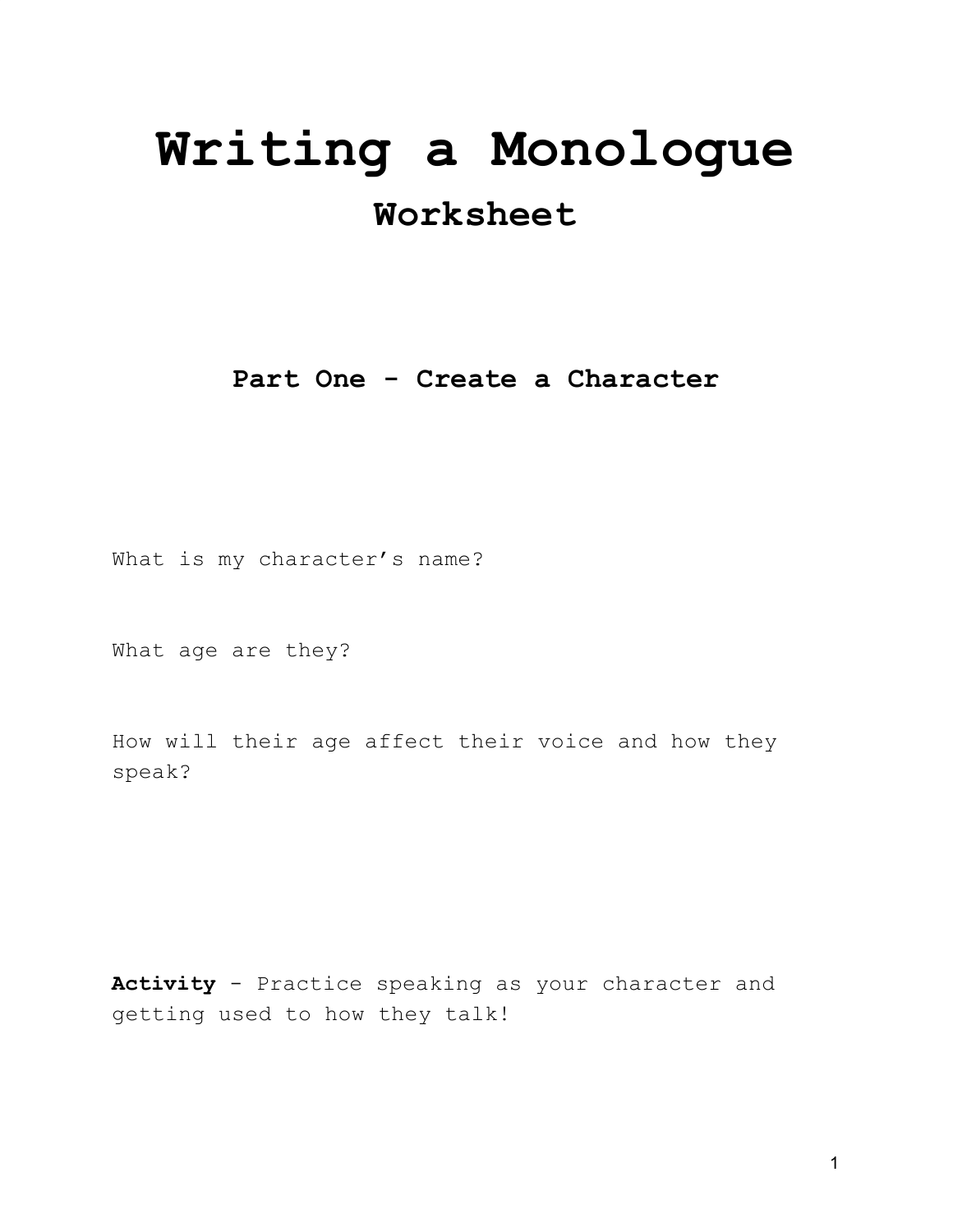## **Part Two - Create a Story**

**Beginning**

**Middle**

**End**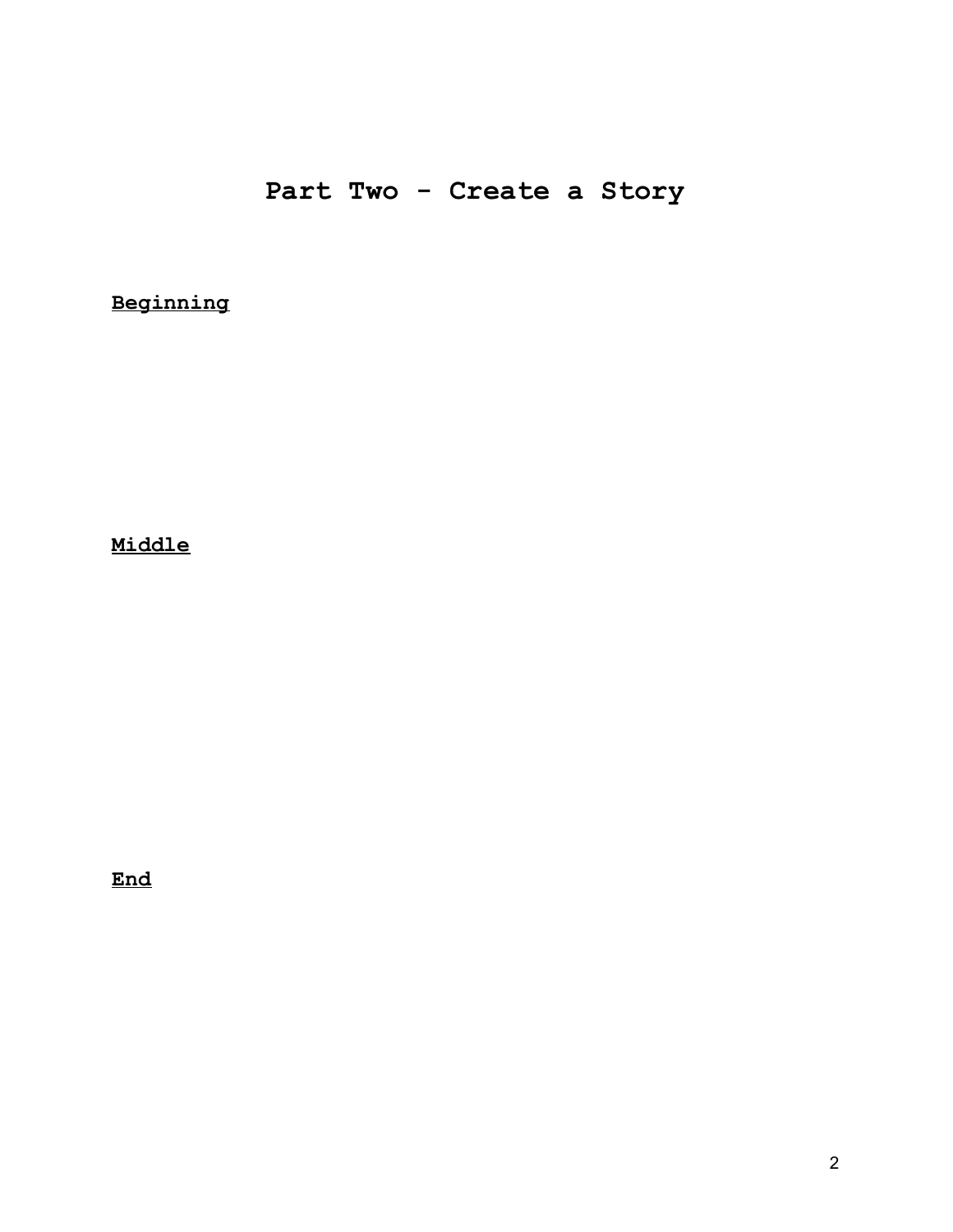## **Part Three - Creating a Monologue**

1. In what moment of your story does your monologue take place?

2. Why is this a good moment for a monologue?

3. Is my monologue an inner or an outer monologue?

## **Part Four - Writing a Monologue**

Remember to include lots of detail and passion in your monologue and really think about how your specific character would speak.

## **Have fun and stay creative!**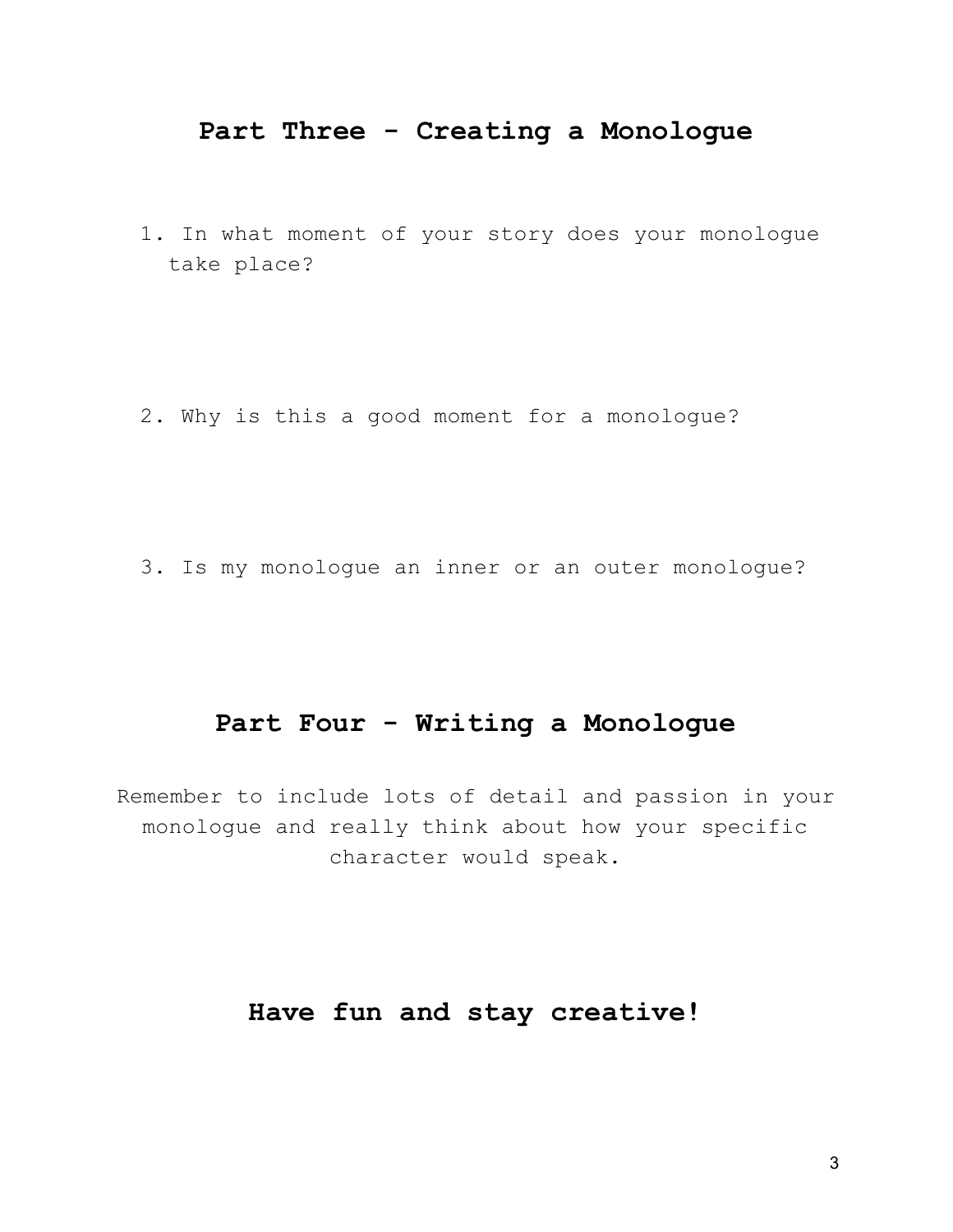### **Example of an Inner Monologue**

#### **Harry**

I need tae hurry, the shop's gonny be closin' soon. Awk, a cannae believe Margaret went and ate ma last bit ae breid! She knows a love ma Roasty Toastie Thursday nights! She'll be gettin' nane ae this wan, make no mistake about th- Hawd oan the noo! Is that a wee cat up there? Awk, it is tae! Aw it looks terrified as well! If I moved that box over a wee bit, I could reach up and grab it no bother- but wait! Ma breid!

*Harry looks in the direction of the shop.*

Aw naw! It's Jimmy the shopkeeper, he's lockin' up! If I hurry I'll be able to catch him but whit aboot this poor wee kitten, it looks too feart to be left up there any longer! Ach! I'm sorry Roastie Toastie Thursdays, *(shedding a tear)* you'll just need to wait another week. That Margaret'll owe me two loafs fur this!

*Harry moves the box over and carefully lifts the kitten down off the tree.*

Hawd oan a wee minute, this looks like Jimmy's cat!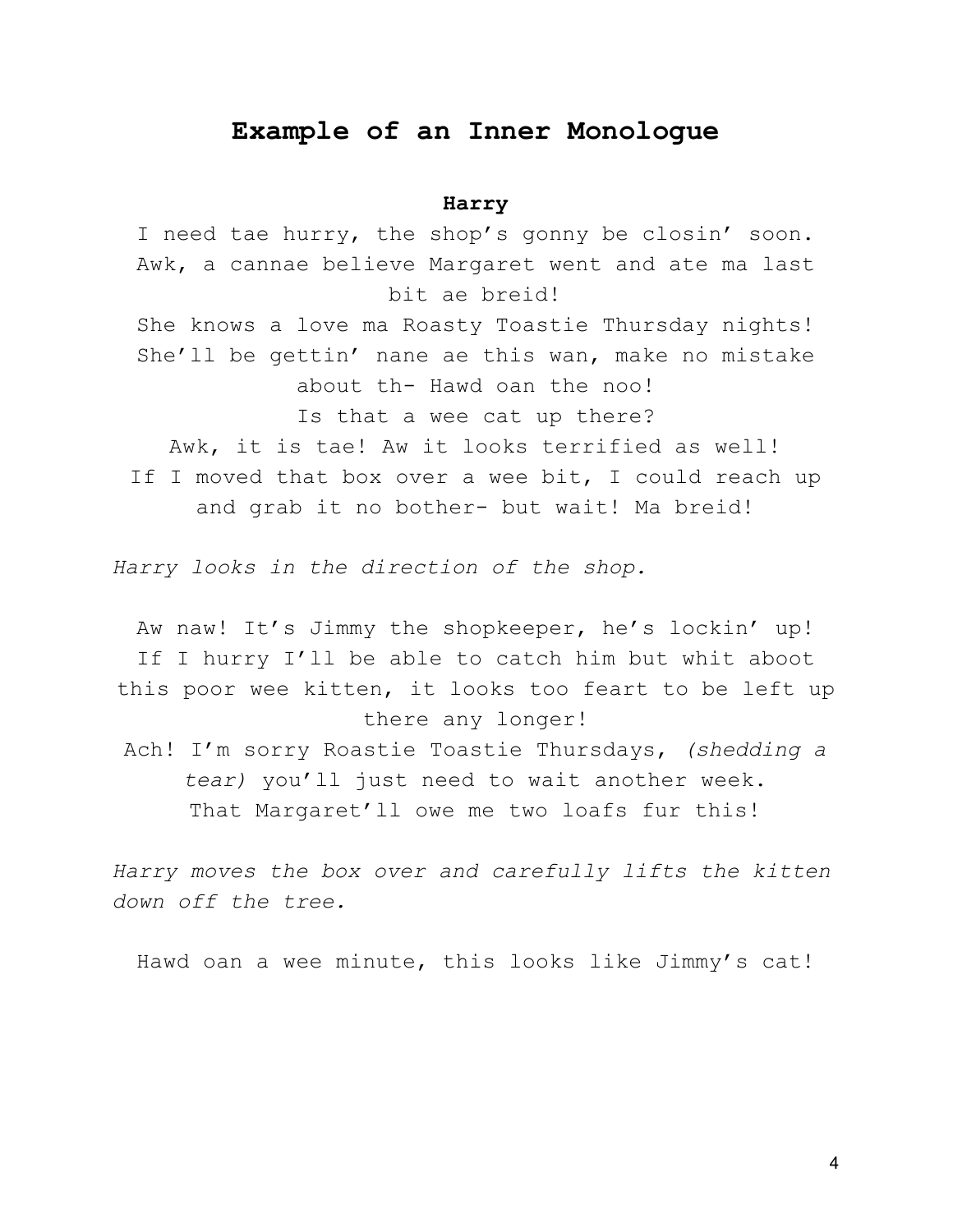### **Example of an Outer Monologue**

#### **Harry**

*(To Audience)* Yous are gonny see me do maself an injury here but I need tae hurry, Jimmy'll be closing the shop up soon and I've no a slice ae breid tae ma name!

A mean can yous believe that yon Margaret ate ma last bit? She knows a love ma Roastie Toastie Thursdays! Well, she'll be getting nane ae this wan, I'll tell yous aww that fur fr- Hawd oan the noo! Is that a wee cat up there? Awk, it is tae! Aw it looks terrified as well! Here, know what a could dae? I could move that box over a wee bit, then I could reach up and grab it no bother- but wait! Ma breid!

*Harry looks in the direction of the shop.*

Aw naw, look! It's Jimmy the shopkeeper and he's lockin' up! If I hurry I'll be able to catch him but whit aboot this poor wee kitten, it looks too feart to be left up there any longer! What dae yous dae? Awk, you're right! Ma Roastie Toastie Thursday will just need tae wait another week! Oor Margaret'll owe me two loafs fur this!

*Harry moves the box over and carefully lifts the kitten down off the tree.*